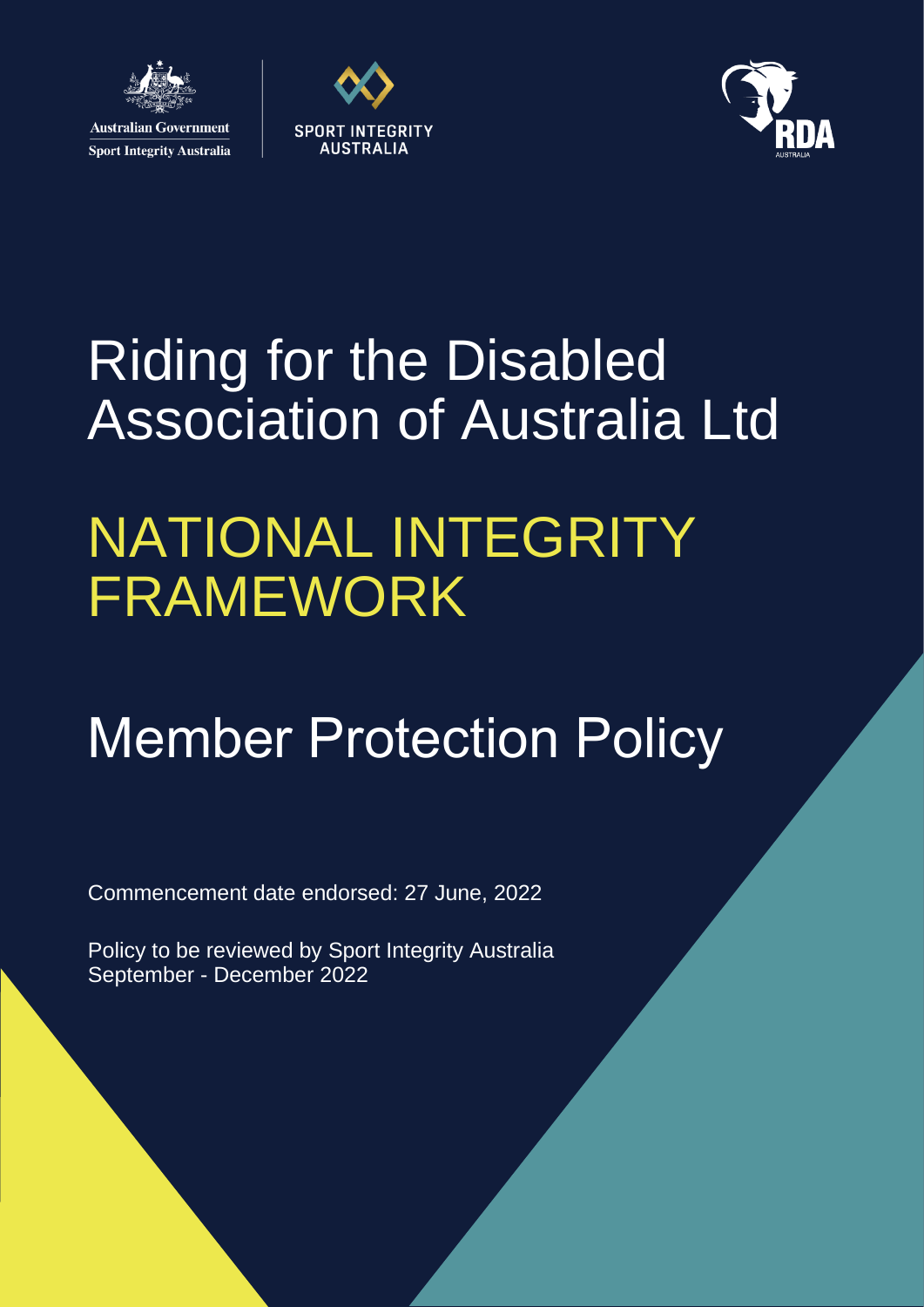

## **TABLE OF CONTENTS**

| 1.                                                 | <b>Definitions</b>                                  | 1              |
|----------------------------------------------------|-----------------------------------------------------|----------------|
| 2.                                                 | <b>Jurisdiction</b>                                 | 1              |
| 2.1                                                | Who the Policy applies to                           | 1              |
| 2.2                                                | When the Policy applies                             | $\overline{2}$ |
| 3.                                                 | <b>Prohibited Conduct</b>                           | $\mathbf{2}$   |
| 3.1                                                | <b>Prohibited Conduct</b>                           | 2              |
| 4.                                                 | <b>Complaints, Disputes &amp; Discipline Policy</b> | 3              |
| 5.                                                 | <b>National Integrity Framework</b>                 | 3              |
| <b>SCHEDULE 1 - Examples of Prohibited Conduct</b> |                                                     | 4              |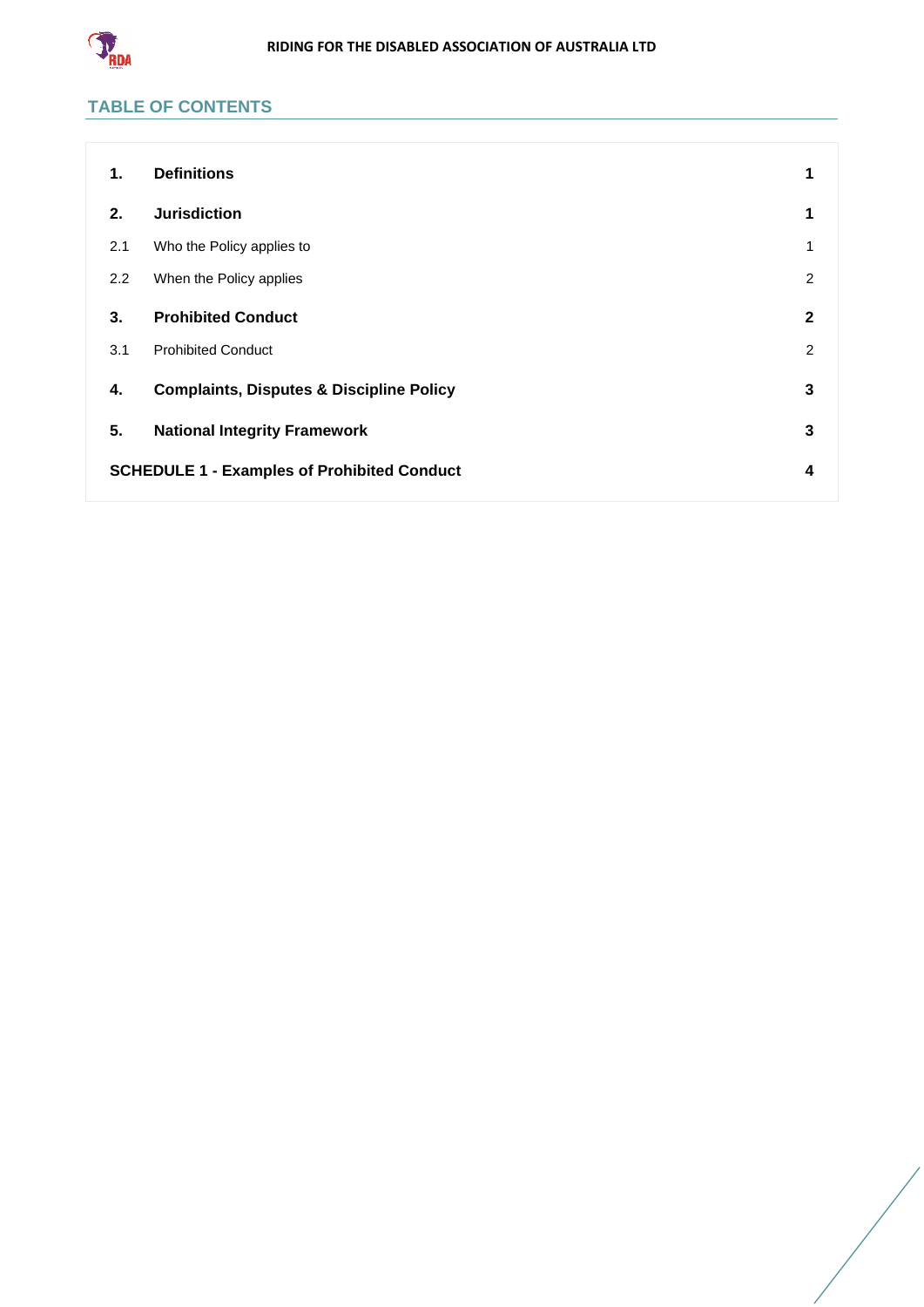

#### **SUMMARY**

Riding for the Disabled Association of Australia (RDAA) is committed to ensuring that everyone involved with Riding for the Disabled is treated with respect and dignity and is protected from abuse, bullying, harassment, sexual misconduct, unlawful discrimination, victimisation, and vilification.

This Policy seeks to ensure that everyone involved in Riding for the Disabled is aware of their rights and responsibilities. This Policy sets out the standards of behaviour expected of those involved in Riding for the Disabled and the behaviours that are not acceptable ('Prohibited Conduct').

### <span id="page-2-0"></span>**1. Definitions and interpretation**

#### **1.1 Defined terms**

Defined terms not otherwise defined in this Policy have been defined in, and have the meaning given to them in the National Integrity Framework. In this Policy, the following words have the corresponding meaning:

**Abuse** means any type of abuse (including physical, emotional, psychological, sexual, and inappropriate use of power) that has caused, is causing or is likely to cause harm to a person's wellbeing, whether in person or as the result of a publication viewable by any other person by any means.

**Bullying** means a person or group of people repeatedly and intentionally using words or actions, or the inappropriate use of power, against someone or a group of people to cause distress and risk to their wellbeing.

**Harassment** means any type of behaviour towards a person that they do not want and that is offensive, abusive, belittling or threatening and is reasonably likely to cause harm to the person who is the subject of the harassment.

**Policy** means this Member Protection Policy including any schedules and annexures.

**Prohibited Conduct** means the conduct proscribed at clause [3](#page-3-1) of this Policy.

#### **Sexual Misconduct** means:

- **(a) Sexual Harassment,** which is any unwanted or unwelcome sexual behaviour where a reasonable person would anticipate the possibility that the person being harassed would feel offended, humiliated, or intimidated; and
- **(b) Sexual Offences,** which include any criminal offence involving sexual activity or actions of indecency.

**Unlawful Discrimination includes:** 

- **(a) Direct Discrimination,** when a person or group of people is treated less favourably than another person or group, because of a personal characteristic; and
- **(b) Indirect Discrimination,** when an unreasonable rule or policy applies to everyone but has the effect of disadvantaging some people because of a personal characteristic they share, where such personal characteristic is protected by applicable anti-discrimination legislation.

**Victimisation** means subjecting a person, or threatening to subject a person, to any unfair treatment because the person has made, or intends to pursue their right to make, a complaint or lawful disclosure, including under applicable legislation or this Policy, or for supporting another person to take such action.

**Vilification** means a public act, conduct or behaviour that incites hatred, serious contempt for, or revulsion or severe ridicule of, a person or group of people because of a particular characteristic they hold, as covered by applicable legislation, including their race or religion, or homosexuality, transgender, or HIV/AIDS status.

#### **1.2 Interpretation**

Definitions of Abuse, Bullying, Harassment, Sexual Misconduct, Unlawful Discrimination, Victimisation and Vilification must be read in the context of [SCHEDULE 1.](#page-5-0)

#### <span id="page-2-1"></span>**2. Jurisdiction**

#### <span id="page-2-2"></span>**2.1 Who the Policy applies to?**

This Policy applies to: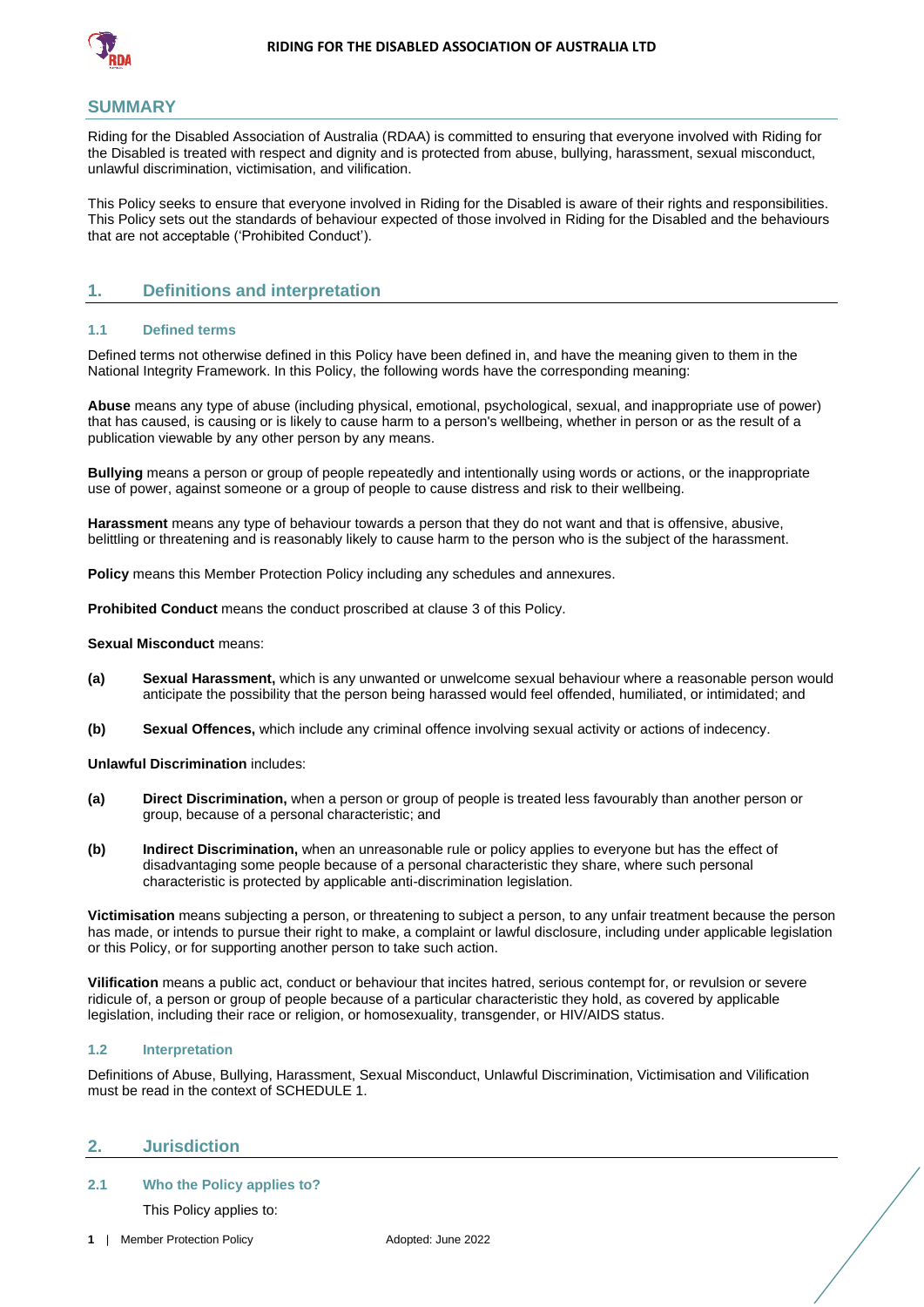

- (a) Relevant Persons; and
- (b) Relevant Organisations.

#### <span id="page-3-0"></span>**2.2 When the Policy applies**

- (a) All Relevant Persons and Relevant Organisations to which this Policy applies must always comply with this Policy (whilst they are a Relevant Person or Relevant Organisation), including:
	- (i) in relation to any dealings, they have with Relevant Organisations or their staff, contractors, and representatives;
	- (ii) when dealing with other Relevant Persons or Relevant Organisations in their capacity as a Relevant Person/Relevant Organisation; and
	- (iii) in relation to their Membership or standing as a Relevant Person or Relevant Organisation in general.
- (b) The following is not within the scope of this Policy:
	- (i) where an interaction (including social media interactions) occurs involving one or more Relevant Persons or Relevant Organisations, and the only link or connection between the interaction and the Riding for the Disabled is the fact that one or more individuals are Relevant Persons or Relevant Organisations<sup>1</sup>; and
	- (ii) where Prohibited Conduct occurs in contravention of this Policy, any subsequent conduct, or interaction(s) that, whilst related to the original Prohibited Conduct, no longer directly relates to Riding for the Disabled (even where such conduct or interaction(s) would otherwise be Prohibited Conduct)<sup>2</sup>.

### <span id="page-3-1"></span>**3. Prohibited Conduct**

#### <span id="page-3-2"></span>**3.1 Prohibited Conduct**

A Relevant Person or Relevant Organisation commits a breach this Policy when they, either alone or in conjunction with another or others, engage in any of the following conduct against one or more Relevant Persons or Relevant Organisations, in the circumstances outlined in clause [2:](#page-2-1)

- (a) Abuse;
- (b) Bullying;
- (c) Harassment;
- (d) Sexual Misconduct;
- (e) Unlawful Discrimination;
- (f) Victimisation; or
- (g) Vilification.

[SCHEDULE 1](#page-5-0) sets out examples of what may constitute Prohibited Conduct under this Policy.

 $\overline{\phantom{a}}$ 

<sup>1</sup> Such as two Members of a Relevant Organisation getting into a verbal or physical argument at a shopping centre, or two Members sending abusive social media messages to each other that have no direct link to Riding for the Disabled.

<sup>&</sup>lt;sup>2</sup> Such as where a Member of a Relevant Organisation allegedly breaches this Policy by physically assaulting another Member at an activity, but then the personal grievance(s) between those two individuals spills into issues not directly related to Riding for the Disabled, such as social media abuse or trolling.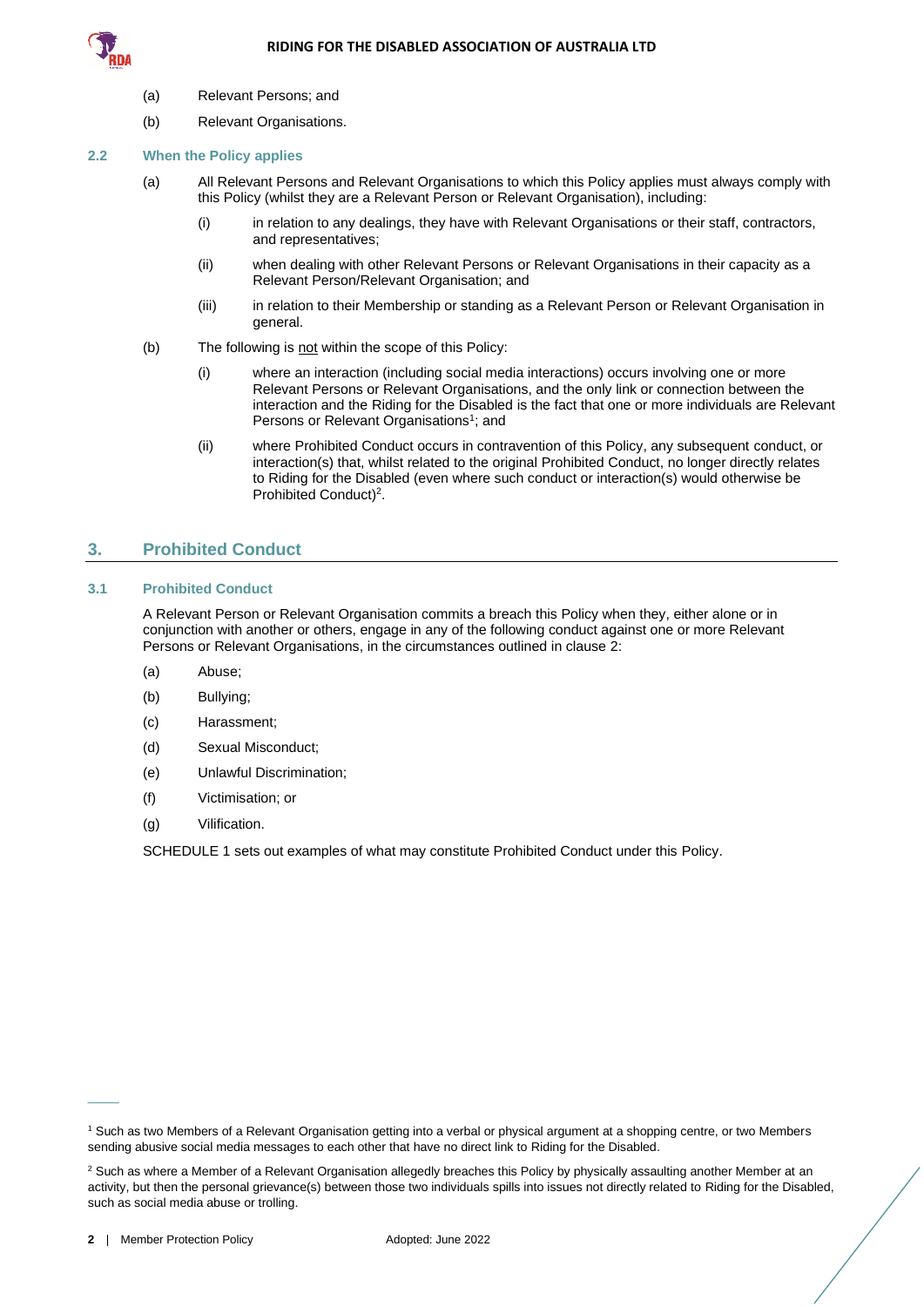

## <span id="page-4-0"></span>**4. Complaints, Disputes & Discipline Policy**

The Complaints, Disputes and Discipline Policy applies to any alleged Prohibited Conduct, including reports of breaches, of this Policy.

### <span id="page-4-1"></span>**5. National Integrity Framework**

The National Integrity Framework applies to this Member Protection Policy. When interpreting this Policy, any provisions inconsistent with the National Integrity Framework apply to the extent of that inconsistency.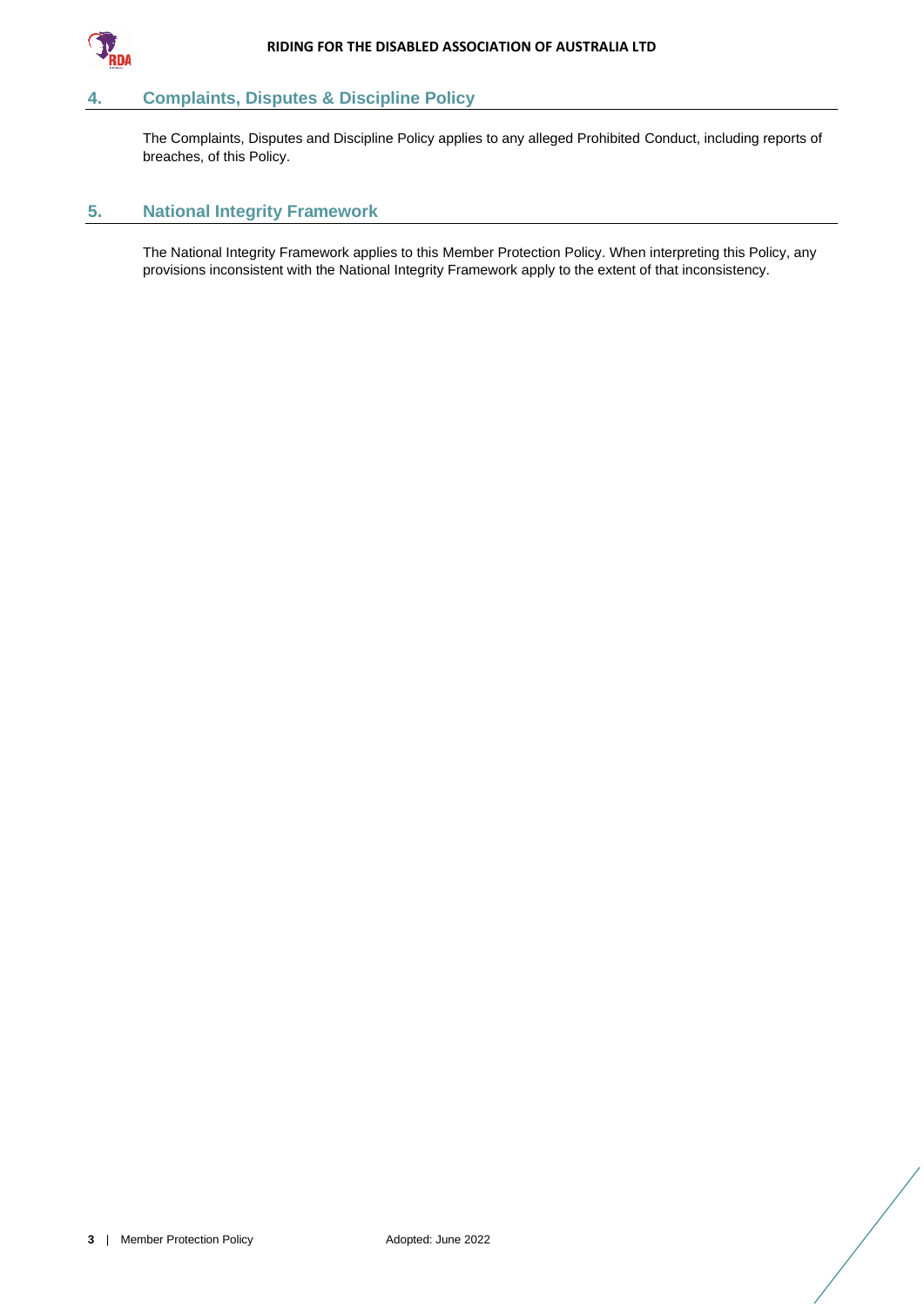

## <span id="page-5-0"></span>**SCHEDULE 1 - Examples of Prohibited Conduct**

- **1. Abuse** must be behaviour of a nature and level of seriousness which includes, but is not limited to:
	- (a) physical abuse and assault including hitting, slapping, punching, kicking, destroying property, sleep, and food deprivation, forced feeding, unreasonable physical restraint, spitting at another person or biting;
	- (b) sexual abuse including rape and assault, using sexually degrading insults, forced sex or sexual acts, deliberately causing pain during sex, unwanted touching or exposure to pornography, sexual jokes, using sex to coerce compliance;
	- (c) emotional abuse such as repeated and intentional embarrassment in public, preventing or excluding someone from participating in sport activities, stalking, humiliation, or intimidation;
	- (d) verbal abuse such as repeated or severe insults, name calling, criticism, swearing and humiliation, attacks on someone's intelligence, body shaming, or aggressive yelling;
	- (e) financial abuse such as restricting access to bank accounts, taking control of finances and money, forbidding someone from working, taking someone's pay and not allowing them to access it;
	- (f) neglect of a person's needs.
- **2. Bullying** must be behaviour of a nature and level of seriousness which includes, but is not limited to, repeatedly:
	- (a) keeping someone out of a group (online or offline);
	- (b) acting in an unpleasant way near or towards someone;
	- (c) giving nasty looks, making rude gestures, calling names, being rude and impolite, constantly negative and teasing;
	- (d) spreading rumours or lies, or misrepresenting someone (i.e., using their social media account to post messages as if it were them);
	- (e) 'fooling around', 'messing about' or other random or supposedly playful conduct that goes too far;
	- (f) harassing someone based on their race, sex, religion, gender, or a disability;
	- (g) intentionally and repeatedly hurting someone physically;
	- (h) intentionally stalking someone; and
	- (i) taking advantage of any power over someone else,

but does not include legitimate and reasonable:

- (a) management action;
- (b) management processes;
- (c) disciplinary action; or
- (d) allocation of activities in compliance with agreed systems.
- **3. Harassment** must be behaviour of a nature and level of seriousness which includes, but is not limited to:
	- (a) telling insulting jokes about racial groups;
	- (b) sending explicit or sexually suggestive emails or text messages;
	- (c) displaying racially offensive or pornographic images or screen savers;
	- (d) making derogatory comments or taunts about someone's race;
	- (e) asking intrusive questions about someone's personal life, including his or her sex life;
	- (f) sexual harassment or any of the above conduct in the workplace by employers, co-workers, and other workplace participants;
	- (g) any of the above conduct in the workplace, based on or linked to a person's disability or the disability of an associate; and
	- (h) offensive behaviour based on race or racial hatred, such as something done in public that offends, insults, or humiliates a person or group of people because of their race, colour or nationality or ethnicity.